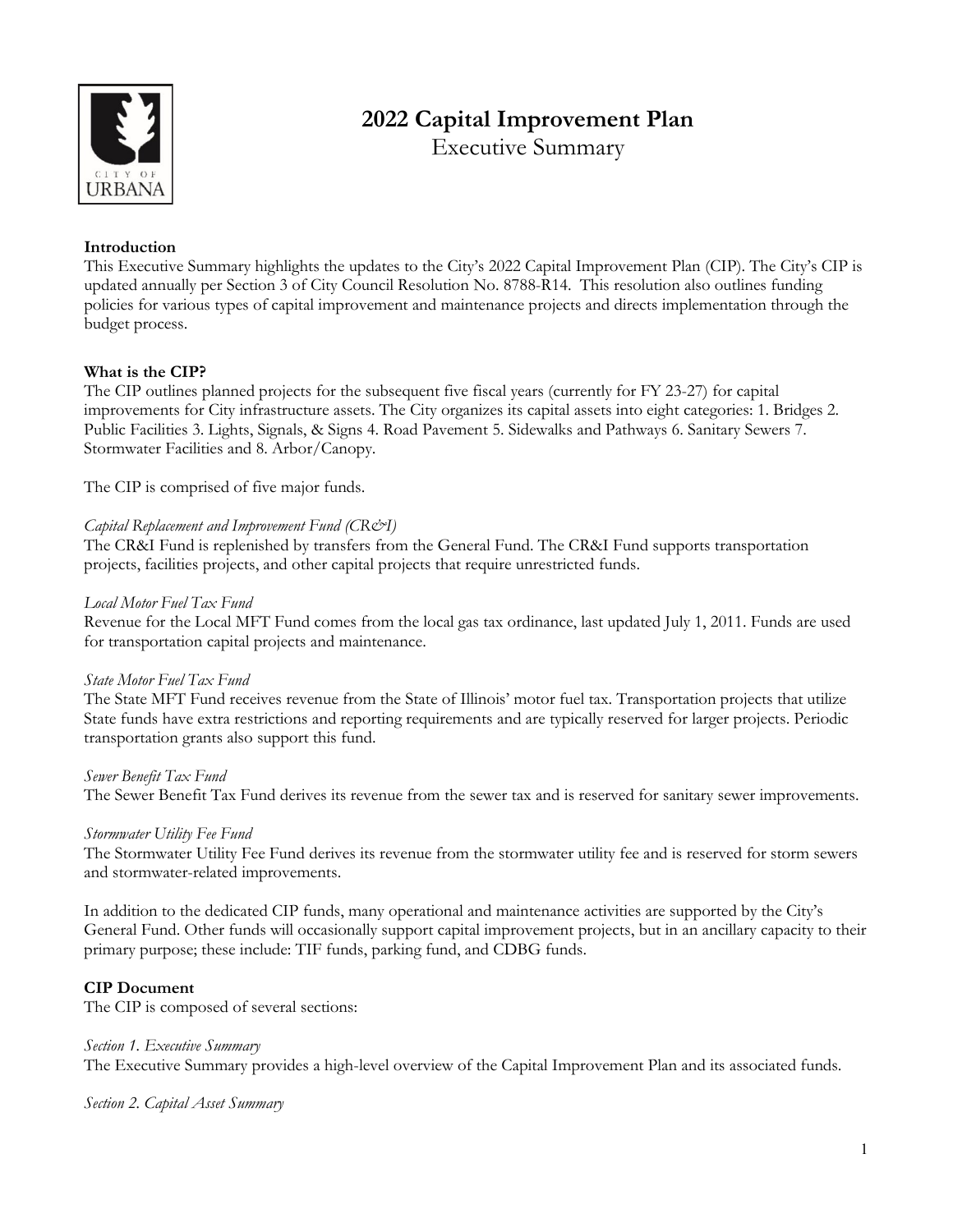The Capital Asset Summary provides a detailed financial analysis of the CIP. The Asset Summary section takes a holistic view of infrastructure assets, inclusive not only of the large capital projects reflected in CIP fund statements, but also the operational and maintenance activities required to keep infrastructure assets functional. Section 2 includes information on asset valuation, capital expenditures, operation and maintenance costs, revenue streams, and a summary fact sheet for each asset class.

## *Section 3. Transportation Project Book*

The Transportation Project Book provides a summary for transportation projects and maintenance programs in the CIP. Transportation Assets includes: Road Pavement; Bridges; Lights, Signals, & Signs; and Sidewalks & Pathways.

## *Section 4. Facility Project Book*

The Facility Project Book provides a summary of facility projects in the CIP as well as future projects identified from the Facilities Master Plan.

## *Section 5. Sewer Systems Project Book*

The Sewer Systems Project Book provides a summary of projects and maintenance programs for stormwater infrastructure and sanitary sewers.

## *Section 6. Fund Reports*

This section shows the anticipated revenues and expenditures for each of the major CIP funds. The Fund Reports are incorporated in the FY 2022-2023 Budget.

# **CIP Planning Process**

The CIP planning process begins in earnest in January. The CIP is updated and refined using the process below and presented to Council during the budget review process. The CIP is adopted with a resolution and the proposed expenditures for the upcoming fiscal year are incorporated in, and approved by, the Budget Ordinance. The CIP is drafted with the help of an interdisciplinary team.

The general CIP planning process is as follows:

- 1. *Partner Outreach*: Engage City departments and other governmental partners to share CIP projects and gather information that may inform the scope, size, or timing of projects.
- 2. *Review Capital Projects List*: Existing projects are analyzed and new potential projects are added based on input from Operations staff, Engineering staff, a review of Master Plans, and in response to public concerns. For new projects, back of the envelope (BOE) costs are used.
- 3. *Review of Maintenance Programs*: Expenditures for recurring maintenance line items are reviewed to ensure that there is an appropriate amount of funds to cover prioritized expenditures.
- 4. *Prioritize Projects*: Information is gathered for potential projects and then prospective projects are evaluated for priority based off the data.
- 5. *Financial Projections*: Revenue projections and fund balances are updated each year. Grant opportunities are evaluated and considered.
- 6. *Asset Summary Review*: Staff update asset valuations and data to inform existing conditions and funding targets for capital replacement and investment as well as operations and maintenance.
- 7. *Schedule Projects for CIP:* Based off the availability of funds, the amount of expenditures on maintenance, and project prioritization, projects are added into the 5-year CIP.
- 8. *Review Fund Balances*: After projects are added into the CIP, the fund balances and trends are analyzed to ensure that implementation of the CIP is feasible.

#### *CIP Team*

Tim Cowan, Public Works Director Vince Gustafson, Deputy Director of Operations John Zeman, City Engineer Carmen Franks, Assistant City Engineer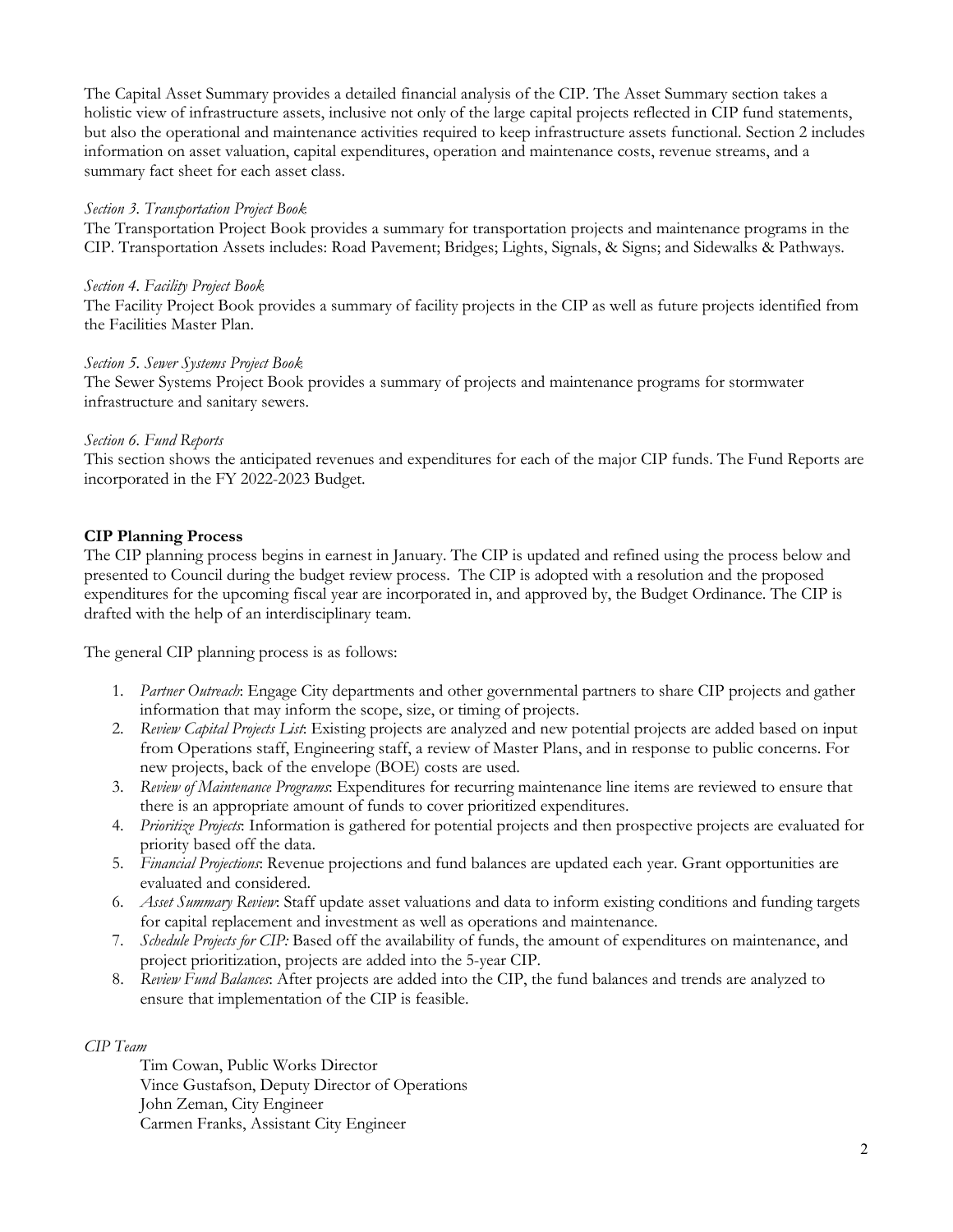Andy Murphy, Operations Supervisor Ben Holzhausen, Operations Supervisor Troy Richmond, Public Facilities Supervisor Kevin Sanderson, Arbor Supervisor Scott Tess, Sustainability and Resilience Officer Carol Mitten, City Administrator William Kolschowsky, Management Analyst Elizabeth Hannan, HRF Director Shaennon Clark, Deputy Finance Director Kris Francisco, Financial Services Manager Aly Robinson, Financial Analyst

# **Major Highlights for the 2022 Capital Improvement Plan**

#### *Mayor / City Council Strategic Goals for 2022-2023*

The City Council recently passed several strategic goals related to the CIP. Strategic Area #3: Infrastructure – Strategy 1. Improve quality of current infrastructure assets. Action Step A under this strategy was to "Develop asset management plans of existing infrastructure (lighting, traffic signals, sanitary systems and bridges)". The CIP as proposed includes resources dedicated to developing the plans and data need to complete this action step. The results of these asset management plans will inform Action Step B "Develop plan for funding, level of service, and to replace/repair/build infrastructure (based on assessment)".

The 2022 CIP also addresses action steps for Strategy 2 – Increase investment in infrastructure equity. Action Step A, "Solicit community input for use of EQL funding" is underway and the CIP expects to complete Action Step B "Implement EQL selected projects in FY 23". Furthermore, the CIP begins to start to address Action Step C "Incorporate an equity lens into priorities evaluation by using CDBG funds (with their location restrictions) for sidewalk improvements. Further progress on Action Step C can be made following the completion of Goal 3.1.B.

Lastly, the two new fire stations included in the CIP will allow the City to compete 3.3.B "Evaluate options to enhance sustainability and climate resiliency on City-owned property and facilities" in a comprehensive way. It should be noted that the facility project costs in the CIP are preliminary estimates based on a strict replacement of facilities in-kind. Sustainability upgrades will likely result in increased project costs above and beyond figures currently in CIP. The City is currently engaged with FGM Architects in fire station design. As part of this process, fire station component options, such as sustainability upgrades, will be developed under an essential, enhanced, or amplified framework where the costs and benefits of options can be evaluated.

#### *Inflation*

Inflation has had a substantial negative impact on the CIP. The previous year's National Construction Cost Index increased by 21%. Projects with pre-engineering budgets have generally increased by 21%. Future year costs are typically projected to increase at the 10-year average rate of 2.9%. Not reflected in this increase is 'value engineering', where project scopes have been reduced to accommodate cost increases. No CIP revenue source has increased by a similar amount and many revenue streams are still below pre-pandemic projections. Therefore, the CIP's capacity to improve infrastructure quality has been reduced in the past year.

#### *Equity and Quality of Life Project (EQL)*

The FY 21-22 budget allocated \$2 million in funding for a new Equity and Quality of Life project. The City is in the midst of scoring project applications and anticipates funding projects in the upcoming fiscal year.

## *Facilities Master Plan Implementation – The Need to Borrow*

The bulk of implementing the Facilities Master Plan will occur during the next two calendar years, with an expected \$12 million of expenditures on City facilities. The largest projects include a City Building lobby redesign, two new fire stations, a new storage building, and a rehabilitation of Public Work facilities. For practical and financial reasons, it makes sense to undertake these projects in tight succession. However, this creates a short-term cash flow issue. In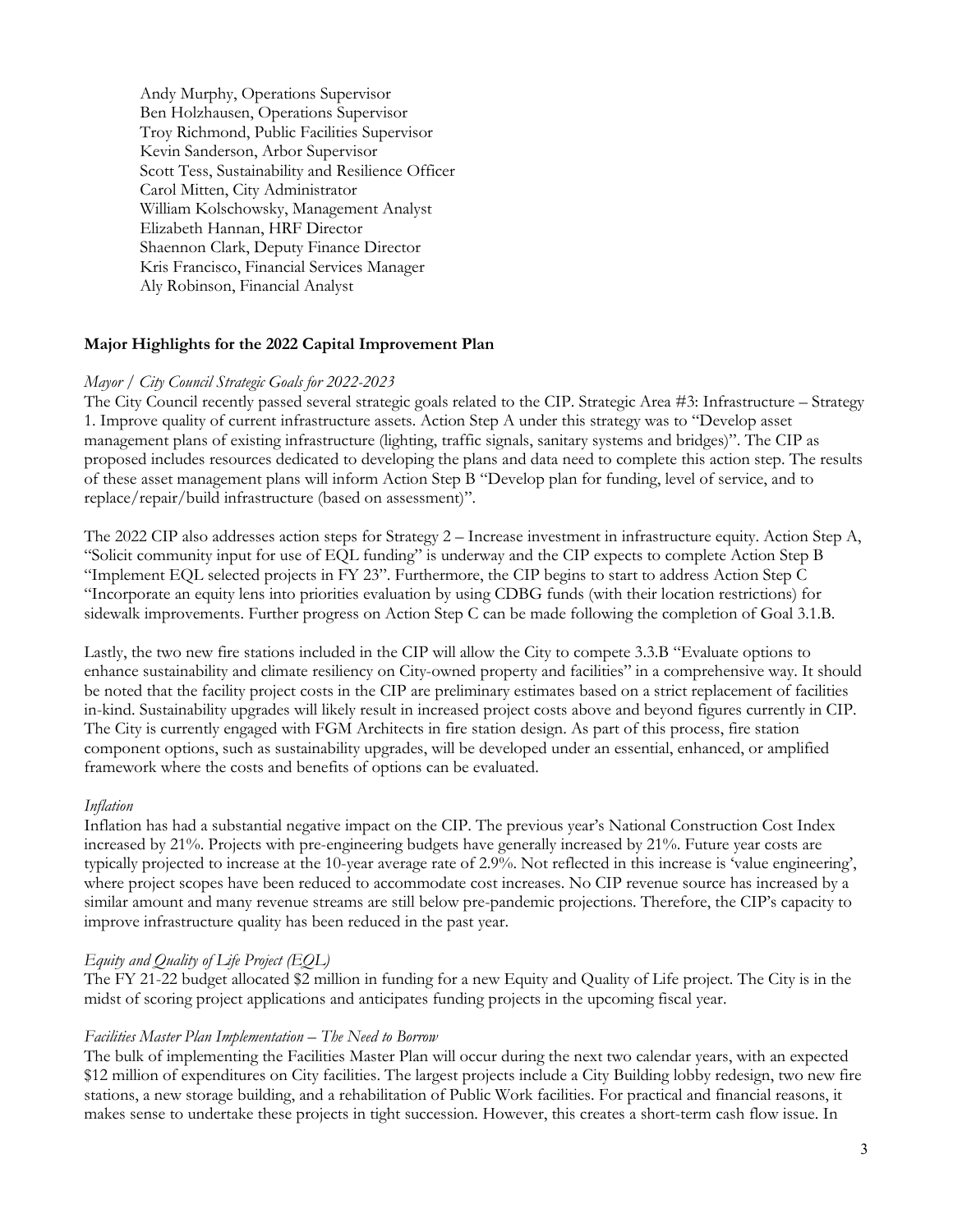order to undertake these facilities improvements, the City will need to borrow. City staff will evaluate the costs and benefits between intra-fund borrowing and issuing debt. Overall, the City has very little debt and has significant capacity to borrow more.

# *Current Transportation Projects*

Transportation is an urgent focus of the CIP. The city-wide average pavement rating score is 56. Scores below 55 are considered poor. Fiscal Year 23 is an ambitious year for Transportation projects in the CIP. There are several projects that are set to conclude in FY 23, notably, Race Street from Washington Street to California Street and the Lincoln and Springfield Avenues intersection. These projects are currently underway, and will be completed in the 2022 construction season[1](#page-3-0). A project not reflected in the current CIP is Fairlawn Avenue, which has been deprioritized out of the CIP due to the reevaluation of other transportation projects. Currently, there are five major project set to begin construction in FY 23:

- Washington Street: Bridge over Sunny Estates Ditch
- Florida Avenue: James Cherry to Curtiss
- Philo, Colorado and Andersen: Windsor to Colorado
- Windsor: Race to West Boundary
- Savannah Green: Alleys & Smith Rd

In addition, several large, grant funded projects will begin planning or engineering in FY 23 – Florida Avenue from Wright Street to Hillcrest Avenue and Lincoln Avenue from Florida Avenue to Green Street. The Florida Avenue project is the largest project in the CIP, with a current estimated budget of \$12M, most of which will come from federal grants.

| Project                                                         | <b>FY22</b><br>Est.      | <b>FY23</b><br>Plan | <b>FY24</b><br>Plan | <b>FY25</b><br>Plan | <b>FY26</b><br>Plan |
|-----------------------------------------------------------------|--------------------------|---------------------|---------------------|---------------------|---------------------|
| <b>RACE STREET: WASHINGTON TO CALIFORNIA</b>                    | 545,000                  |                     |                     |                     |                     |
| <b>LINCOLN &amp; SPRINGFIELD</b>                                | 2,583,164                |                     |                     | $\overline{a}$      |                     |
| EQUITY AND QUALITY OF LIFE PROJECTS                             |                          | 2,000,000           |                     | $\overline{a}$      |                     |
| <b>WASHINGTON ST: BRIDGE OVER SUNNY ESTATES</b><br><b>DITCH</b> | 36,500                   | 652,000             |                     |                     |                     |
| FLORIDA AVE: JAMES CHERRY TO CURTISS                            |                          | 600,000             |                     | $\overline{a}$      |                     |
| PHILO, COLORADO, ANDERSON: WINDSOR TO<br><b>COLORADO</b>        | 162,505                  | 1,870,000           |                     |                     |                     |
| <b>WINDSOR: RACE TO WEST BOUNDARY</b>                           | 109,781                  | 1,650,000           |                     | $\overline{a}$      |                     |
| SAVANNAH GREEN: ALLEYS & SMITH RD                               | 51,700                   | 1,950,000           |                     | $\overline{a}$      |                     |
| <b>WINDSOR ROAD DEBT SERVICE</b>                                | 302,568                  | 305,966             | 303,750             | $\overline{a}$      |                     |
| <b>SPRINGFIELD AVE: WRIGHT TO MCCULLOUGH</b>                    |                          | 70,000              | 770,000             | $\overline{a}$      |                     |
| <b>BONEYARD CREEK BRIDGE REPAIR</b>                             |                          | 55,000              | 280,000             | $\overline{a}$      |                     |
| PENN W/ ORCHARD: RACE TO LINCOLN                                |                          |                     | 617,150             |                     |                     |
| <b>FLORIDA: WRIGHT - E VINE</b>                                 | 40,000                   | 946,000             |                     | 11,049,000          |                     |
| LINCOLN: GREEN - FLORIDA                                        | $\overline{\phantom{a}}$ | 200,000             | 150,000             | 400,000             | 5,500,000           |

#### **Transportation Projects Beginning, Continuing, or Ending in FY 23**

# **Financial Impact**

 $\overline{a}$ 

To operate, maintain, and improve its infrastructure assets, the City will spend \$30M in FY 23 and \$107M over the life of the CIP. This includes both capital investment in the major CIP funds as well as operational expense incurred by the General Fund and small capital expense incurred by CDBG and TIF funds. These expenses are paired with an associated \$96M in revenue through the life of the CIP; revenues include motor fuel taxes, state and federal grants,

<span id="page-3-0"></span><sup>1</sup> Projects appear in the fiscal year in which the construction contract is signed and funds are encumbered. A typical transportation project will begin in the spring and continue through the summer into a new fiscal year.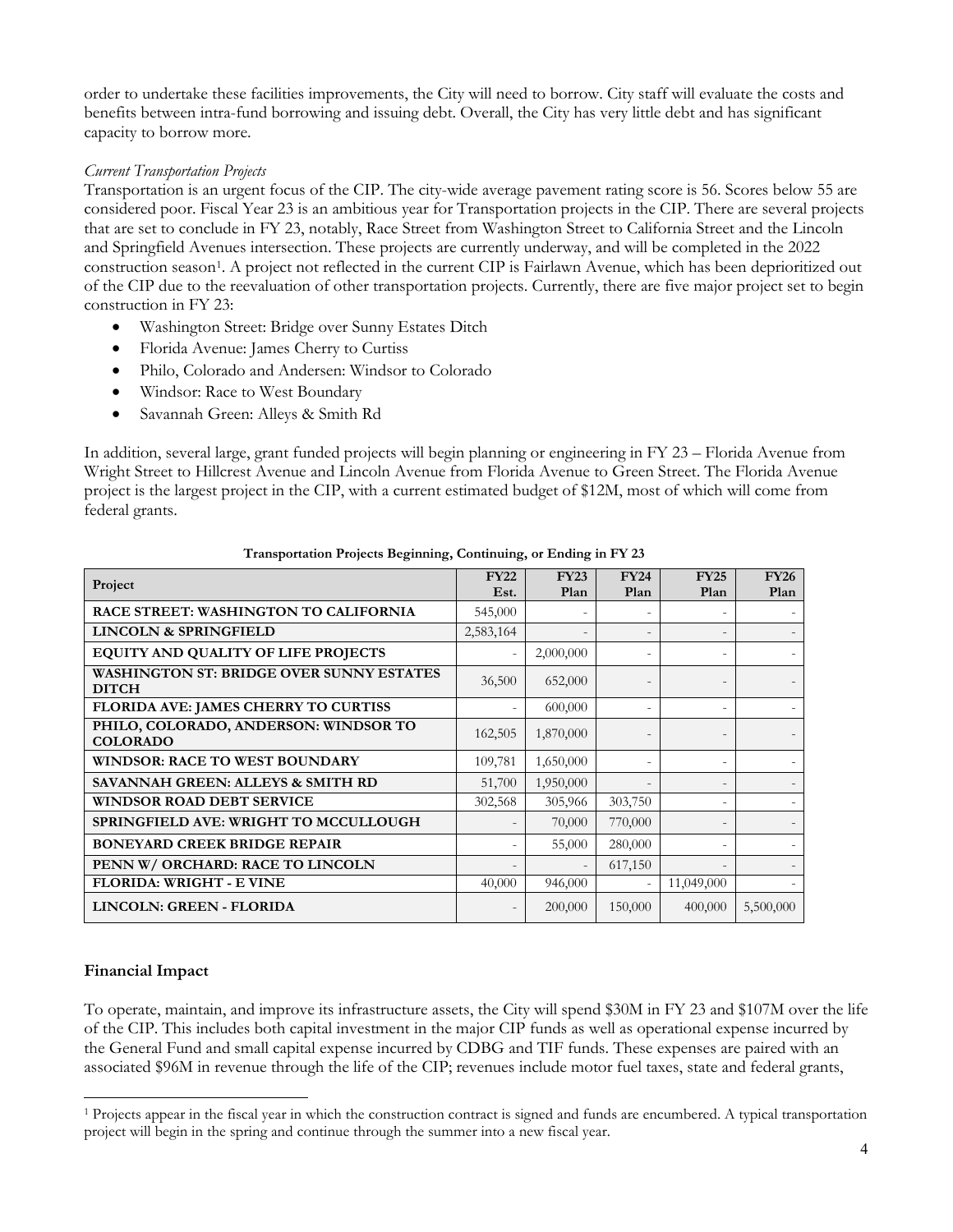and General Fund revenue allocated to the CR&I Fund and for operations. The 2022 CIP calls for spending down existing fund balances in the major capital funds.

| Capital Investment in CIP Funds and Operational Expenses in General Fund |                                    |                              |                    |                    |                    |                    |                          |                |                           |  |  |
|--------------------------------------------------------------------------|------------------------------------|------------------------------|--------------------|--------------------|--------------------|--------------------|--------------------------|----------------|---------------------------|--|--|
| <b>Asset Class</b>                                                       | <b>FY22</b><br>EST.                | <b>FY23</b><br><b>Budget</b> | FY24 Plan          | FY25 Plan          | FY26 Plan          | FY27 Plan          | Total FY23-<br>27        | Average        | $%$ of<br><b>Expenses</b> |  |  |
| <b>Bridges</b>                                                           | \$139,983                          | \$835,984                    | \$389,572          | \$135,249          | \$276,019          | \$1,021,883        | \$2,658,707              | \$531,741      | 2.5%                      |  |  |
| Facilities                                                               | \$4,912,366                        | \$8,884,001                  | \$2,541,909        | \$2,572,385        | \$2,604,078        | \$2,636,992        | \$19,753,425             | \$3,950,685    | 18.3%                     |  |  |
| Lights, Signals, &<br>Signs                                              | \$2,217,649                        | \$2,787,414                  | \$2,661,419        | \$1,606,700        | \$1,903,295        | \$1,701,240        | \$10,660,069             | \$2,132,014    | $9.9\%$                   |  |  |
| Road Pavement                                                            | \$6,923,932                        | \$11,139,312                 | \$5,598,644        | \$17,250,024       | \$9,260,602        | \$5,018,200        | \$48,266,781             | \$9,653,356    | 44.6%                     |  |  |
| Sidewalks and<br>Pathways                                                | \$111,311                          | \$1,415,119                  | \$441,937          | \$448,953          | \$456,173          | \$463,601          | \$3,225,783              | \$645,157      | $3.0\%$                   |  |  |
| Sanitary Sewers                                                          | \$1,433,146                        | \$2,587,864                  | \$1,579,075        | \$2,091,796        | \$2,136,066        | \$1,712,462        | \$10,107,263             | \$2,021,453    | 9.3%                      |  |  |
| Stormwater<br>Facilities                                                 | \$2,117,260                        | \$2,595,458                  | \$2,044,515        | \$1,706,241        | \$2,454,230        | \$1,732,838        | \$10,533,282             | \$2,106,656    | $9.7\%$                   |  |  |
| Arbor/Canopy                                                             | \$542,274                          | \$558,000                    | \$574,182          | \$590,833          | \$607,968          | \$625,599          | \$2,956,582              | \$591,316      | 2.7%                      |  |  |
| <b>Total Spending</b>                                                    | \$18,397,920                       | \$30,803,151                 | \$15,831,253       | \$26,402,181       | \$19,698,431       | \$14,912,816       | \$107,647,832            | \$21,529,566   | 100.0%                    |  |  |
| <b>Total Revenue</b>                                                     | \$15,380,276                       | \$26,296,921                 | \$13,220,047       | \$24,602,208       | \$18,347,427       | \$14,137,829       | \$96,604,433             | \$19,320,887   | 89.7%                     |  |  |
| <b>ALL CIP</b>                                                           | <b>Beginning</b><br><b>Balance</b> | FY23 Net<br>Change           | FY24 Net<br>Change | FY25 Net<br>Change | FY26 Net<br>Change | FY27 Net<br>Change | Ending<br><b>Balance</b> | <b>Net</b>     |                           |  |  |
| Change in Fund<br><b>Balances</b>                                        | \$10,254,104                       | \$(4,186,229)                | \$(2,556,206)      | \$(1,799,973)      | \$(1,351,004)      | \$(574,987)        | \$(214,296)              | \$(13,844,080) |                           |  |  |

**CIP Summary Total Spending and Associated Revenue for Capital Assets**

# *Capital Replacement and Improvement Fund (CR&I)*

The CR&I Fund will support the ongoing Facility Master Plan project implementation. Between FY 22 and FY 23 facility projects are estimated to cost roughly \$12M, which will be funded by debt. The CR&I also funds several other infrastructure projects that require unrestricted funds. With debt service payments, future years have expenses exceeding revenues, with the result of a drawing down of the fund balance by FY 27. At that point, either revenue will need to be increased or future projects reduced in scope.

| CR&I Fund                  |   |              |  |            |  |                  |  |             |  |                  |             |
|----------------------------|---|--------------|--|------------|--|------------------|--|-------------|--|------------------|-------------|
|                            |   | <b>FY22</b>  |  | FY23       |  | <b>FY24</b>      |  | <b>FY25</b> |  | <b>FY26</b>      | <b>FY27</b> |
|                            |   | Est.         |  | Plan       |  | Plan             |  | Plan        |  | Plan             | Plan        |
| ITOTAL REVENUE             |   | 2,876,847    |  | 12,898,722 |  |                  |  | 949,536     |  |                  | 972,760     |
| <b>TOTAL EXPENSE</b>       |   | 4,871,000 \$ |  |            |  | $2,959,819$ \$   |  | 1,807,904   |  | $2,066,558$ \$   | 1,825,763   |
| Net Revenue /<br>(Expense) | Я | (1,994,153)  |  | 2,585,052  |  | $(2,032,760)$ \$ |  | (858,368)   |  | $(1,120,792)$ \$ | (853,003)   |
| Beginning Fund Balance     |   | 3,543,247    |  | 1,549,094  |  |                  |  | 2,101,386   |  |                  | 122,226     |
| Ending Fund Balance        |   | 1,549,094    |  |            |  | $2,101,386$ \$   |  | 1,243,018   |  |                  | (730, 777)  |

# *Local Motor Fuel Tax Fund (Local MFT)*

The Local MFT is used to pay for maintenance programs and smaller transportation projects as funds allow. FY 23 expenses are \$2.1M and the fund balance is projected to fluctuate, ending at \$170,000 in FY 26. Local motor fuel taxes are expected to be roughly \$806,000. The MFT fund is also budgeted to receive \$115,000 in revenue replacement from the ARPA fund via the 'Standard Allowance'. Given the current slate of planned projects, the Local MFT fund balance is projected to be negative by FY 24. However, the Local MFT may receive future 'Standard Allowance' assistance or may benefit from a local motor fuel tax increase.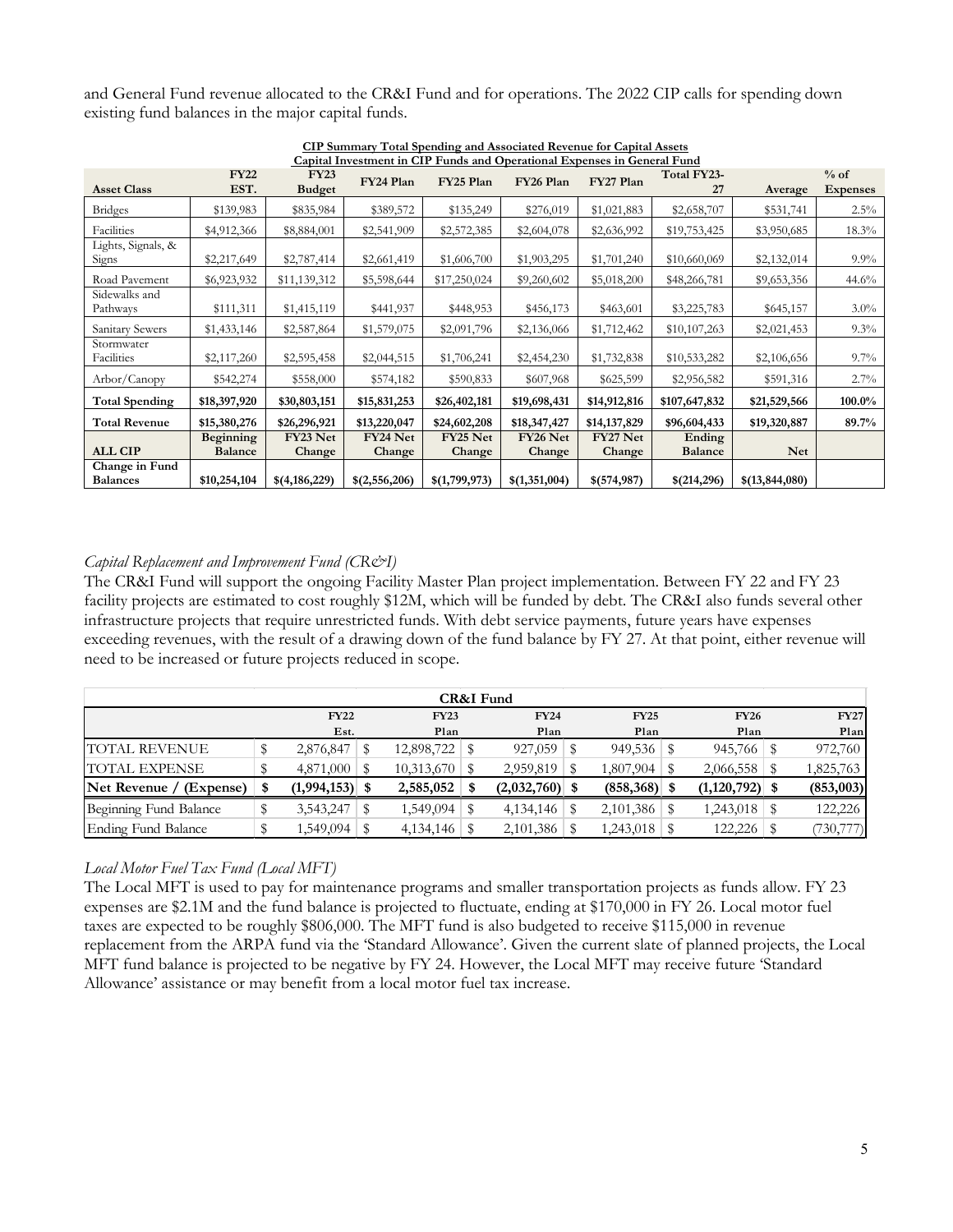| <b>Local MFT</b>        |             |                      |               |                   |               |               |  |  |  |  |
|-------------------------|-------------|----------------------|---------------|-------------------|---------------|---------------|--|--|--|--|
|                         | <b>FY22</b> | <b>FY23</b>          | <b>FY24</b>   | FY25              | <b>FY26</b>   | <b>FY27</b>   |  |  |  |  |
|                         | Est.        | Plan                 | Plan          | Plan              | Plan          | Plan          |  |  |  |  |
| TOTAL REVENUE           | \$800,624   | \$921,915            | \$826,036     | \$849,190         | \$873,817     | \$899,158     |  |  |  |  |
| <b>TOTAL EXPENSE</b>    | \$696,468   | \$2,102,966          | \$1,465,900   | \$905,000         | \$625,000     | \$965,000     |  |  |  |  |
| Net Revenue / (Expense) | \$104,156   | $($ \$1,181,051) $ $ | $(\$639,864)$ | $($ \$55,810) $ $ | \$248,817     | $(*65, 842)$  |  |  |  |  |
| Beginning Fund Balance  | \$1,488,511 | \$1,592,667          | \$411,616     | $(\$228,248)$     | $(\$284,058)$ | $(\$35,241)$  |  |  |  |  |
| Ending Fund Balance     | \$1,592,667 | \$411,616            | $(\$228,248)$ | $(\$284,058)$     | $(\$35,241)$  | $(\$101,083)$ |  |  |  |  |

# *State Motor Fuel Tax Fund (State MFT)*

The State MFT has several revenue sources in the CIP and is projected to be \$2.9M in FY 23, inclusive of the last Rebuild Illinois Capital payment of \$453,000. Future year revenues also contemplate receiving grants for two major projects, Florida Avenue from Wright Street to Hillcrest Avenue in FY 25 and Lincoln Avenue from Oregon Street to Florida Avenue in FY 26. If the City does not secure these grants, implementation of the projects would be delayed, or come at the expense of other projects. The fund balance is high at the beginning of the CIP and gradually reduced through FY 26.

| <b>State MFT</b>        |                                                                         |               |             |               |             |             |  |  |  |
|-------------------------|-------------------------------------------------------------------------|---------------|-------------|---------------|-------------|-------------|--|--|--|
|                         | <b>FY22</b><br><b>FY25</b><br><b>FY24</b><br><b>FY26</b><br><b>FY23</b> |               |             |               |             |             |  |  |  |
|                         | Est.                                                                    | Plan          | Plan        | Plan          | Plan        | Plan        |  |  |  |
| TOTAL REVENUE           | \$2,250,723                                                             | \$2,936,263   | \$1,676,285 | \$12,731,021  | \$6,164,592 | \$1,825,624 |  |  |  |
| 'TOTAL EXPENSE          | \$3,390,786                                                             | \$6,763,500   | \$1,370,000 | \$13,402,050  | \$5,745,000 | \$1,817,500 |  |  |  |
| Net Revenue / (Expense) | (\$1,140,063)                                                           | (\$3,827,237) | \$306,285   | $(\$671,029)$ | \$419,592   | \$8,124     |  |  |  |
| Beginning Fund Balance  | \$5,452,407                                                             | \$4,312,344   | \$485,106   | \$791,391     | \$120,362   | \$539,954   |  |  |  |
| Ending Fund Balance     | \$4,312,344                                                             | \$485,106     | \$791,391   | \$120,362     | \$539,954   | \$548,078   |  |  |  |

# *Stormwater Utility Fund*

In addition to annual programmatic expenses such as cleaning, televising and spot repairs, the Stormwater Utility Fund has planned projects for improvements at Boneyard Creek Crossing and Phillips Rec Center. The Stormwater Master Plan and supplemental GIS data work is expected to inform project prioritization going forward. As currently planned, the fund's revenues are stable and are \$1.9M in FY 23. Expenses range between \$1.7M and \$2.5M. The fund balance begins and ends over \$1M.

| <b>Stormwater Utility</b>   |             |                    |               |             |             |             |  |  |  |  |
|-----------------------------|-------------|--------------------|---------------|-------------|-------------|-------------|--|--|--|--|
|                             | <b>FY22</b> | <b>FY23</b>        | <b>FY24</b>   | <b>FY25</b> | <b>FY26</b> | <b>FY27</b> |  |  |  |  |
|                             | Est.        | Plan               | Plan          | Plan        | Plan        | Plan        |  |  |  |  |
| ITOTAL REVENUE              | \$1,834,474 | \$1,906,418        | \$1,959,744   | \$2,021,085 | \$2,084,287 | \$2,130,633 |  |  |  |  |
| <b>TOTAL EXPENSE</b>        | \$2,092,260 | \$2,575,458        | \$2,089,515   | \$1,706,241 | \$2,454,230 | \$1,732,838 |  |  |  |  |
| $Net$ Revenue / $(Express)$ | (\$257,786) | $($ \$669,040) $ $ | $(\$129,771)$ | \$314,844   | (\$369,943) | \$397,795   |  |  |  |  |
| Beginning Fund Balance      | \$1,922,772 | \$1,664,986        | \$995,946     | \$866,175   | \$1,181,019 | \$811,076   |  |  |  |  |
| Ending Fund Balance         | \$1,664,986 | \$995,946          | \$866,175     | \$1,181,019 | \$811,076   | \$1,208,871 |  |  |  |  |

# *Sanitary Sewer Fund*

Like the Stormwater Utility Fund, much of the Sanitary Sewer Fund's major expenses include programmatic activity such as cleaning, televising, and repairs. In the upcoming year, staff hopes to further evaluate what the appropriate level of revenues and expense are required. The CIP currently shows fund balance becoming negative by the end of FY 24.